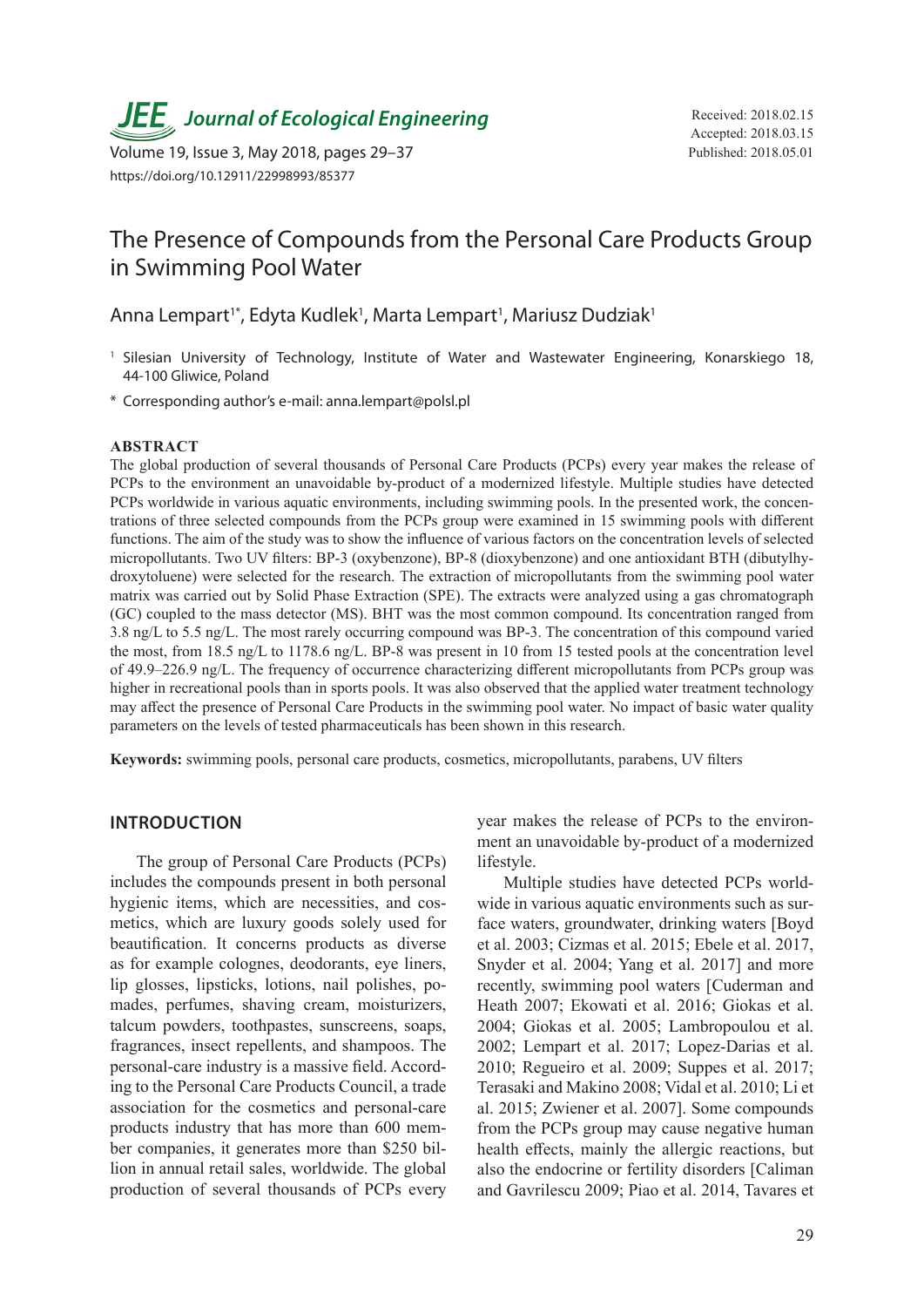al. 2009] and hormonal changes [Golden et al. 2005; Kunz et al., 2006; Kunz and Fent 2006; Ma et al., 2003; Morohoshi et al. 2005; Schlumpf et al. 2001; Suzuki et al. 2005]. For this reason, their presence in swimming pools, where users are directly exposed to them by three different routes: inhalation, absorption through the skin and ingestion, seems to be particularly worrying. Swimming is a popular leisure activity that can provide health benefits for the public. However, it turns out that the exposure to water in swimming pools may cause a number of health risks related to the chemical hazards caused i.a. by PCPs and the occurrence of their by-products. The PCPs of concern in swimming pool water include compounds with the ability to absorb UV radiation, which are the main component of sunscreen products and parabens that are widely applied as antimicrobial preservatives in cosmetics, pharmaceuticals and food, as well as active substances in antiperspirants and antidandruff products. The Personal Care Products detected so far in swimming pools are summarized in Table 1.

UV filters are the main components of sunscreens. They are composed of organic and inorganic compounds which absorb or reflect the UV light. Due to the mechanism of action, they can be divided into two basic groups: physical filters and chemical filters. The physical filters include titanium dioxide  $(TiO_2)$  and zinc oxide (ZnO). Their action is based on the scattering of radiation [Bojnarowicz and Bartnikowska 2014]. The chemical filters are organic compounds that have the ability to absorb the radiation. The common feature all of them is the presence of numerous unsaturated bonds and moieties containing free electron pairs in the molecule. They absorb the energy of sunlight, turning it into the thermal energy. They commonly consist of aromatic compounds conjugated with carbonyl groups. The most commonly used are benzophenones, phenylbenzotriazoles and the derivatives of: p-aminobenzoic acid, pmethoxycinnamonic acid, salicylic acid, camphor, dibenzoylmethane and benzylidenecamphor [Bojnarowicz and Bartnikowska 2014]. Some sunscreen agents exhibit estrogenicity and antiandrogenicity [Kunz et al., 2006, Kunz and Fent, 2006; Ma et al., 2003; Morohoshi et al., 2005; Schlumpf et al., 2001; Suzuki et al., 2005]. There are also concerns about their potential carcinogenicity [Lowe 2006]. Certain sunscreen agents in aquatic matrices are degraded under the influence of sunlight and reaction with chlorine [Nakajima et al. 2009; Negreira et al. 2008; Rodil et al. 2009,

Sakkas et al. 2003; Serpone et al. 2002; Virkutyte et al. 2012]. These transformations can cause the formation of by-products that may be more harmful than their parent compounds. [Díaz-Cruz and Barceló 2009; Giokas et al. 2007].

Parabens, a group of alkyl esters of p-hydroxybenzoic acid (PHBA), in general are moderately soluble in water and not volatile. Due to the active phenol hydroxyl groups, they can be easily transformed to mono- and di-chlorinated derivatives in chlorinated water [Terasaki et al. 2012; Westerhoff et al. 2005]. Therefore, during the disinfection of swimming pool water, they may form chlorinated parabens which are more stable in environment and more toxic than the corresponding parent parabens [Bledzka et al. 2014; Terasaki et al. 2009]. Both parabens and their chlorinated derivatives exhibit the endocrine-disrupting properties. They can modulate or disrupt the endocrine system and harm human health [Golden et al. 2005, Piao et al. 2014]. The association between the human exposure to parabens and adverse health outcomes has been shown in the epidemiological studies [Meeker et al. 2011; Savage et al. 2012]. PHBAs, due to their common presence in Personal Care Products, are the most sensitizing substances in contact.

In the presented work, the concentrations of three selected compounds from the PCPs group were examined in swimming pools with different functions. Two UV filters, BP-3 (oxybenzone), BP-8 (dioxybenzone) and one antioxidant BTH (dibutylhydroxytoluene) were selected for research. They are characterized in Table 2.

The aim of the study was to show the influence of various factors on the concentration levels of selected micropollutants.

## **MATERIALS AND METHODS**

The PCPs listed in Table 2 are the target compounds in this study. The standards of high purity (BP-3 and BP-8 >98%, BHT >95%) were purchased from Sigma Aldrich. The cartridges used for Solid Phase Extraction were Supelclean™ ENVI-18 SPE Tube from Sigma Aldrich filled with non-polar adsorbent C18 (octadecyl bonding). Organic solvents: methanol and acetonitrile of purity grade >99.8% and >99.5%, respectively, by Avantor Performance Materials Poland S.A. were also applied to Solid Phase Extraction. A gas chromatograph coupled with a mass detector (GC-MS) with electron ionization (EI) by PER-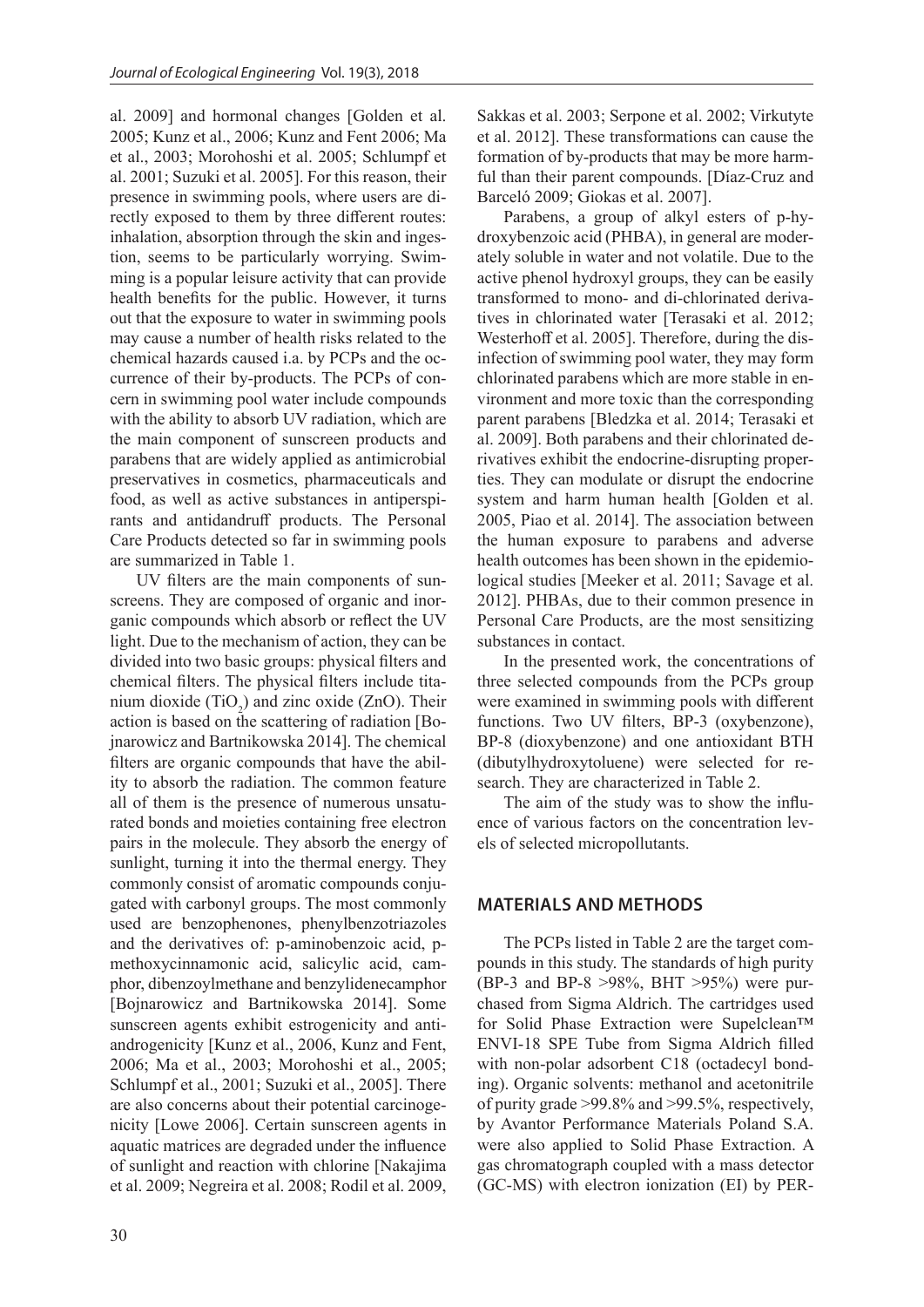| Application | Compound     | Content [ng/L]                                                                                     | Country                                                             | References                                                                                                                                                                                              |
|-------------|--------------|----------------------------------------------------------------------------------------------------|---------------------------------------------------------------------|---------------------------------------------------------------------------------------------------------------------------------------------------------------------------------------------------------|
|             | $BP-1$       | $< 0.1 - 1.2$                                                                                      | Spain                                                               | [Ekowati et al. 2016]                                                                                                                                                                                   |
|             | $BP-2$       | $< 0.1 - 27.2$                                                                                     | Spain                                                               | [Ekowati et al. 2016]                                                                                                                                                                                   |
| UV filters  | $BP-3$       | 2400-3300<br>$4.2 - 5.7$<br>$6.5 - 8.2$<br>103-400<br>1200<br>110<br>$< 0.1 - 15.5$<br>not tested* | Greece<br>Greece<br>Greece<br>Slovenia<br>Germany<br>Spain<br>Spain | [Lambropoulou et al. 2002]<br>[Giokas et al. 2004]<br>[Giokas et al.2005]<br>[Cuderman and Heath 2007]<br>[Zwiener et al. 2007]<br>[Vidal et al. 2010]<br>[Ekowati et al. 2016]<br>[Suppes et al. 2017] |
|             | $BP-8$       | $< 0.1 - 21.6$                                                                                     | Spain                                                               | [Ekowati et al. 2016)                                                                                                                                                                                   |
|             | 4MBC         | $5.4 - 6.9$<br>$13 - 20$<br>$<$ 146–330<br>$1.4 - 10$<br>$<60-200$<br>$< 0.1 - 69.3$               | Greece<br>Greece<br>Slovenia<br>Germany<br>Spain<br>Spain           | [Giokas et al. 2004]<br>[Giokas et al.2005]<br>[Cuderman and Heath 2007]<br>[Zwiener et al. 2007]<br>[Vidal et al. 2010]<br>[Ekowati et al. 2016]                                                       |
|             | OD-PABA      | $<$ 900 $-$ 2100<br>$37$<br>< 70<br>$< 0.1 - 2.0$                                                  | Greece<br>Slovenia<br>Spain<br>Spain                                | [Lambropoulou et al. 2002]<br>[Cuderman and Heath 2007]<br>[Vidal et al. 2010]<br>[Ekowati et al. 2016]                                                                                                 |
|             | <b>OMC</b>   | $3 - 4.5$<br>$7.4 - 11$<br>$2.7 - 7$                                                               | Greece<br>Greece<br>Germany                                         | [Giokas et al. 2004]<br>[Giokas at al.2005]<br>[Zwiener et al. 2007]                                                                                                                                    |
|             | 1HBT         | $< 0.1 - 18.8$                                                                                     | Spain                                                               | [Ekowati et al. 2016]                                                                                                                                                                                   |
|             | 4DHB         | $< 0.1 - 30.8$                                                                                     | Spain                                                               | [Ekowati et al. 2016]                                                                                                                                                                                   |
|             | MeBT         | $< 0.1 - 3.4$                                                                                      | Spain                                                               | [Ekowati et al. 2016]                                                                                                                                                                                   |
|             | <b>DMeBT</b> | $< 0.1 - 3.1$                                                                                      | Spain                                                               | [Ekowati et al. 2016]                                                                                                                                                                                   |
|             | <b>BzP</b>   | 28<br>6.25                                                                                         | Japan<br>China                                                      | [Terasaki and Makino 2008]<br>[Li et al. 2015]                                                                                                                                                          |
|             | PrP          | 32<br>266                                                                                          | Spain<br>China                                                      | [Regueiro et al. 2009;<br>Lopez-Darias et al. 2010]<br>[Li et al. 2015]                                                                                                                                 |
| Parabens    | iPrP         | 25                                                                                                 | Japan                                                               | [Terasaki and Makino 2008]                                                                                                                                                                              |
|             | <b>BuP</b>   | 13<br>49.2                                                                                         | Spain<br>China                                                      | [Requeiro et al. 2009;<br>Lopez-Darias et al. 2010]<br>[Li et al. 2015]                                                                                                                                 |
|             | MeP          | $0.16 - 872$                                                                                       | China                                                               | [Li et al. 2015]                                                                                                                                                                                        |
|             | EtP          | 110                                                                                                | China                                                               | [Li et al. 2015]                                                                                                                                                                                        |
|             | HeP          | 0.06                                                                                               | China                                                               | [Li et al. 2015]                                                                                                                                                                                        |
|             | OcP          | 0.69                                                                                               | China                                                               | [Li et al. 2015]                                                                                                                                                                                        |
|             | 3-CI-MeP     | 7.49                                                                                               | China                                                               | [Li et al. 2015]                                                                                                                                                                                        |
|             | 3,5-2Cl-MeP  | $0.22 - 36.2$                                                                                      | China                                                               | [Li et al. 2015]                                                                                                                                                                                        |
|             | 3-CI-EtP     | 0.64                                                                                               | China                                                               | [Li et al. 2015]                                                                                                                                                                                        |
|             | 3,5-2CI-EtP  | $0,40 - 24.2$                                                                                      | China                                                               | [Li et al. 2015]                                                                                                                                                                                        |
|             | PHBA         | 1122                                                                                               | China                                                               | [Li et al. 2015]                                                                                                                                                                                        |

**Table 1.** Concentration levels of PCPs in swimming pool water

\* Only the frequency of presence was analyzed.

LAN Technologies, model 7890B, was used for the chromatographic analysis.

The water samples of 100 mL volume were collected from eight swimming centers (B1-B8) and one hotel (B9\_H) located in Poland within 6 months (June-November 2017). Swimming center B1 includes four different pools: Sports Pool (B1\_S), Jacuzzi (B1\_J), Paddling Pool (B1\_P) and Water Slide (B1\_W). Swimming centers B2- B4 include Sports Pools (B2\_S, B3\_S, B4\_S) and Jacuzzis (B2\_J, B3\_J, B4\_J). Each of swimming centers B5-B7 includes only one Sports Pool (B5\_S, B6\_S, B7\_S), while B8 includes only one Paddling Pool for children to learn to swim (B8\_P). In total, water samples were collected from 15 different indoor pools: 7 sports pools and 8 recreational pools (including 4 Jacuzzis, 2 paddling pools, 1 water slide pool and 1 hotel's pool). They are summarized in Table 3. The basic physicochemical parameters (pH, absorbance  $UV_{254}$ ,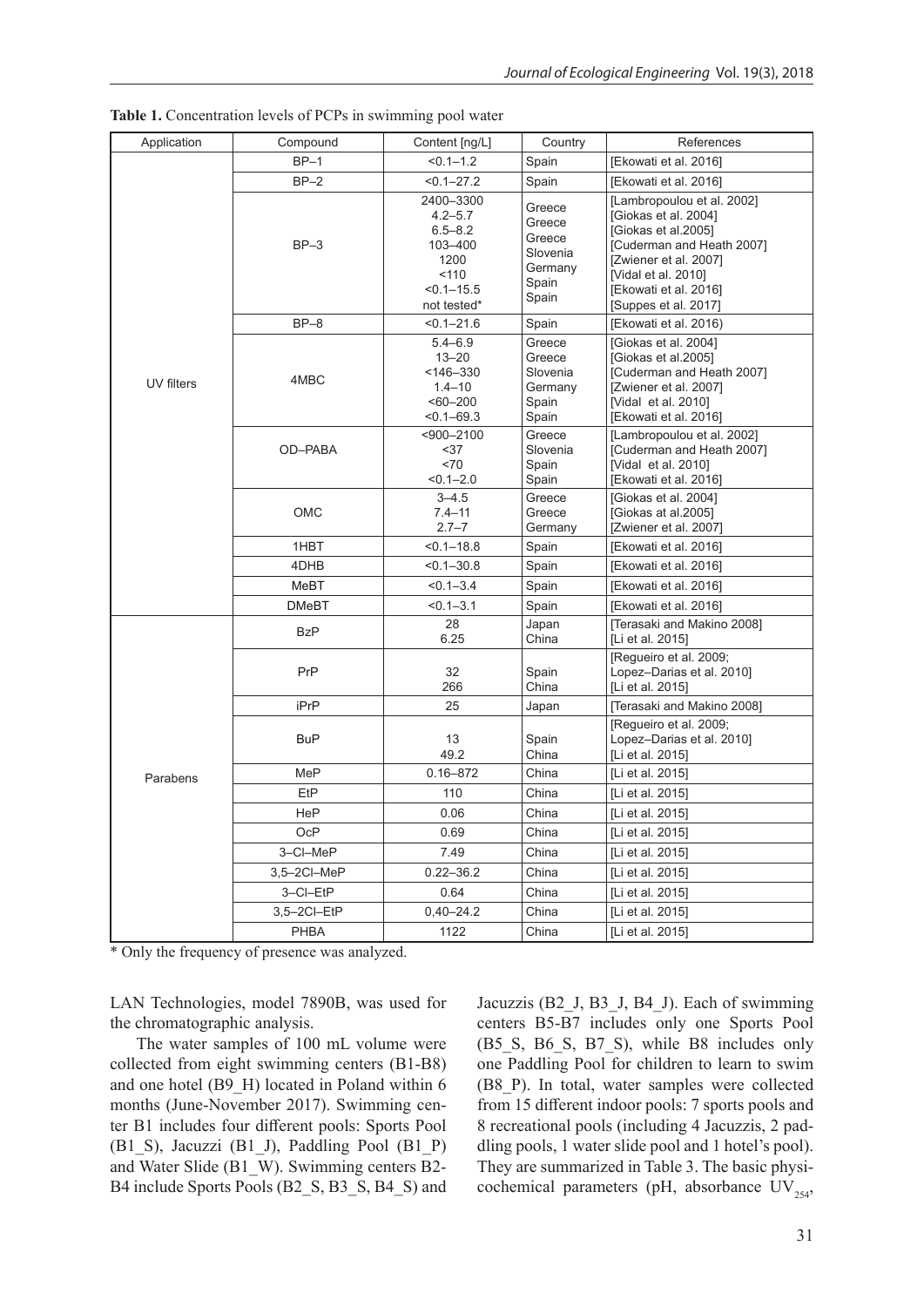|                    | Oxybenzone (BP-3)                                                                                                                     | Dioxybenzone (BP-8)                                                                     | Dibutylhydroxytoluene (BHT)                          |
|--------------------|---------------------------------------------------------------------------------------------------------------------------------------|-----------------------------------------------------------------------------------------|------------------------------------------------------|
| Structural formula | OН                                                                                                                                    | OH<br>OΗ                                                                                | ΟH                                                   |
| Chemical formula   | $C_{14}H_{12}O_3$                                                                                                                     | $C_{14}H_{12}O_4$                                                                       | $C_{15}H_{24}O$                                      |
| <b>CAS Number</b>  | 131-57-7                                                                                                                              | 131-53-3                                                                                | 128-37-0                                             |
| Molar mass [g/mol] | 228.25                                                                                                                                | 244.25                                                                                  | 220.36                                               |
| Applications       | <b>Personal Care Products</b><br>in sunscreens, hair sprays, and nail<br>polishes as an ultraviolet light absorber<br>and stabilizer/ | <b>Personal Care Products</b><br>/in sunscreen to block UVB<br>and short-wave UVA rays/ | <b>Personal Care Products</b><br>/as an antioxidant/ |

|  |  | Table 2. The characteristics of selected compounds |  |
|--|--|----------------------------------------------------|--|
|--|--|----------------------------------------------------|--|

**Table 3.** The characteristics of tested swimming pools and parameters of water samples

| Name             |               | Treatment   |                              | рH           |      |            | <b>TOC</b>   |       |
|------------------|---------------|-------------|------------------------------|--------------|------|------------|--------------|-------|
|                  | Type          | coaqulation | filtration                   | disinfectant |      | $UV_{254}$ | Conductivity |       |
| B1 S             | Sport pool    | Yes         | Multi-layer pressure filters | <b>NaOCI</b> | 7.20 | 0.032      | 1.095        | 3.82  |
| $B1$ _J          | Jacuzzi       | Yes         | Multi-layer pressure filters | <b>NaOCI</b> | 6.83 | 0.018      | 1.2708       | 1.52  |
| B1 P             | Paddling pool | Yes         | Multi-layer pressure filters | <b>NaOCI</b> | 7.31 | 0.027      | 0.3985       | 2.97  |
| <b>B1_W</b>      | Water slide   | Yes         | Multi-layer pressure filters | <b>NaOCI</b> | 7.52 | 0.030      | 1.1537       | 3.65  |
| <b>B2 S</b>      | Sport pool    | Yes         | Multi-layer pressure filters | <b>NaOCI</b> | 6.90 | 0.007      | 1.960        | 0.69  |
| B <sub>2</sub> J | Jacuzzi       | Yes         | Multi-layer pressure filters | <b>NaOCI</b> | 6.97 | 0.006      | 1.196        | 0.89  |
| B3 S             | Sport pool    | Yes         | Multi-layer pressure filters | <b>NaOCI</b> | 6.73 | 0.012      | 0.7966       | 3.49  |
| $B3$ _J          | Jacuzzi       | Yes         | Multi-layer pressure filters | <b>NaOCI</b> | 7.00 | 0.005      | 0.9541       | 0.79  |
| B4 S             | Sport pool    | Yes         | Multi-layer pressure filters | <b>NaOCI</b> | 5.99 | 0.033      | 0.8367       | 2.99  |
| <b>B4-J</b>      | Jacuzzi       | Yes         | Multi-layer pressure filters | <b>NaOCI</b> | 8.23 | 0.050      | 0.6032       | 4.89  |
| B5 S             | Sport pool    | Yes         | Multi-layer pressure filters | <b>NaOCI</b> | 7.29 | 0.021      | 1.2160       | 0.83  |
| $B6_S$           | Sport pool    | Yes         | Multi-layer pressure filters | <b>NaOCI</b> | 6.69 | 0.126      | 0.6663       | 7.66  |
| B7 S             | Paddling pool | Yes         | Multi-layer pressure filters | <b>NaOCI</b> | 6.99 | 0.028      | 2.169        | 9.09  |
| B <sub>8</sub> P | Paddling pool | Yes         | Multi-layer pressure filters | <b>NaOCI</b> | 5.57 | 0.048      | 1.9978       | 28.07 |
| B9 H             | Hotel's pool  | Yes         | Multi-layer pressure filters | <b>NaOCI</b> | 7.33 | 0.014      | 0.4431       | 4.03  |

conductivity, total organic carbon) of collected water samples are also shown in Table 3.

The collected water samples were subjected to the chromatographic analysis to determine the concentrations of selected micropollutants in different types of swimming pools. The chromatographic analysis and the sample preparation were carried out in accordance with the developed analytical procedure presented in the paper [Lempart et al. 2018], which enables the qualitative and quantitative analysis of micropollutants from the group of Pharmaceutical and Personal Care Products with satisfactory reproducibility and accuracy. The obtained recovery values ensure the possibility of full quantitative control of the examined micropollutants in samples collected from swimming pools.

Depending on the point of sampling, the measured concentrations of the micropollutants may be different. Therefore, the samples were collected from 7 different points of each swimming pool and then mixed together. Every representative sample prepared in this way was extracted using the SPE methodology and analyzed using the GC-MS three times in order to minimize the potential analytical mistakes. The presented in paper concentrations of compounds are the arithmetical mean of these results.

The Limits Of Quantification (LOQ) of the tested pharmaceuticals were 0.85 ng/L for BHT, 0.67 ng/L for BP-3, and 0.74 ng/L for BP-8, respectively. The values of the Coefficient of Variation (CV) that is a measure of the repeatability of the results, do not exceed 3% which confirms the high repeatability of the conducted measurements.

The details of the analytical procedure are presented in Table 4.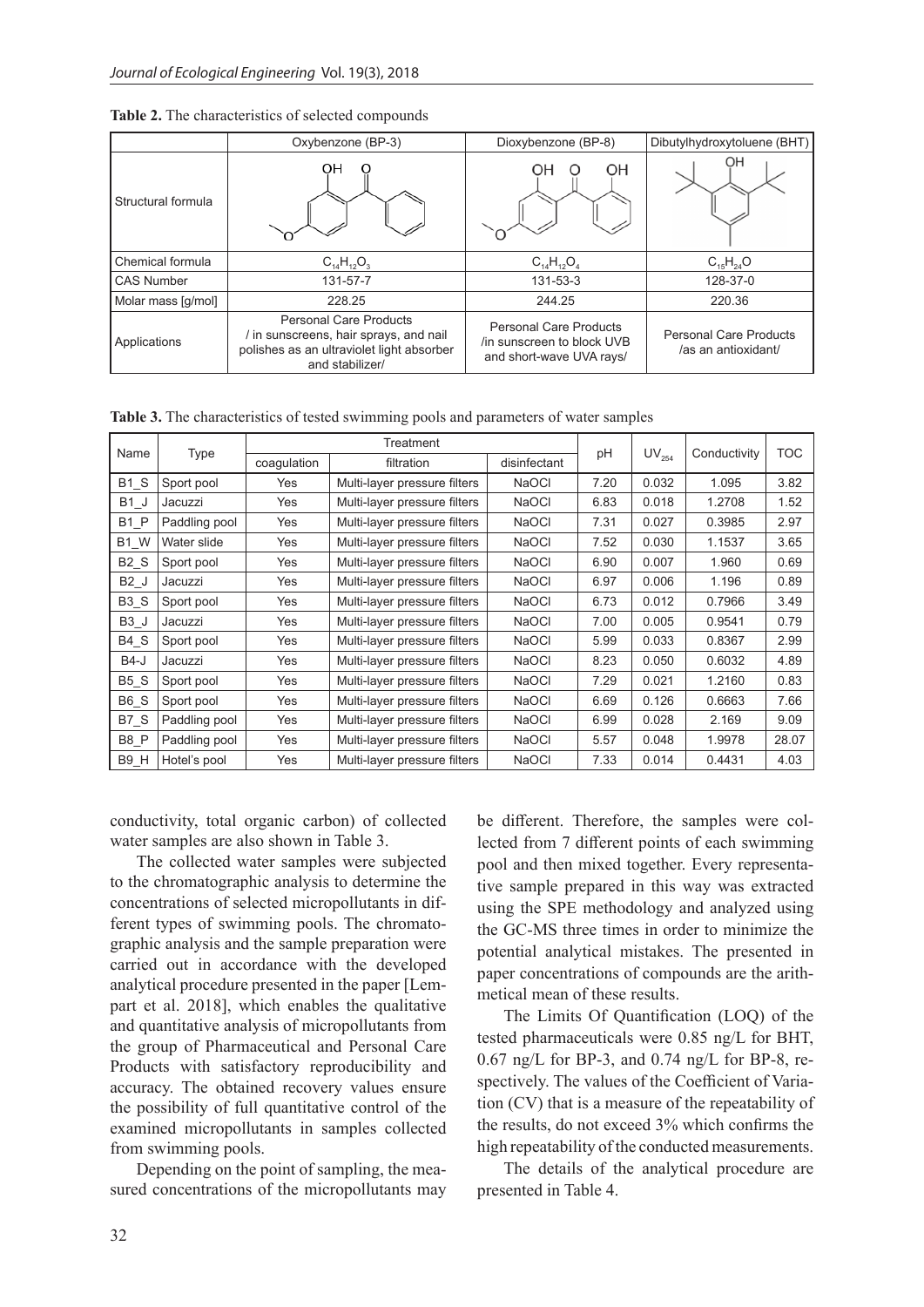| Extraction conditions       | Conditioning                                              | Washing                                  | Application<br>of water sample                    | <b>Drying</b>                                                            | Elution                                                    |
|-----------------------------|-----------------------------------------------------------|------------------------------------------|---------------------------------------------------|--------------------------------------------------------------------------|------------------------------------------------------------|
|                             | 5 mL of methanol<br>and 5 mL of<br>acetonitrile           | 5 mL of deionized<br>water               | 100 mL with a flow<br>of $\sim$ 1-2 drops/second; | 5 minutes under<br>vacuum                                                | $1.5$ mL<br>of acetonitrile<br>and $1.5$ mL<br>of methanol |
| Chromatograph<br>parameters | The column                                                | The support<br>phase                     | The ion recording<br>mode of mass detector        | The oven temperature program                                             |                                                            |
|                             | $SI$ B <sup>TM</sup> – 5 ms<br>capillary GC of<br>Supelco | helium with<br>a flow of<br>$1.1$ mL/min | 50-700 m/s                                        | 80°C (6 min), 5°C/min to 260°C,<br>$20^{\circ}$ C/min to $300^{\circ}$ C |                                                            |

**Table 4.** The details of the analytical procedure

#### **RESULTS AND DISCUSSION**

The Figure 1 shows the concentrations of selected micropollutants in different types of swimming pool basins (Sports Pool, Jacuzzi, Paddling Pool and Water Slide) in one swimming center, B1. Both BHT and BP-8 were present in all types of basins in this swimming center. The concentration levels of BP-8 varied from 49.9 to 53.2 ng/L, while the concentration levels of BHT ranged 4.2–5.0 ng/L. BP-3 occurred in two pools in the concentrations higher than value of Limit of Quantification, 18.5 ng/L in Paddling Pool and 51.9 ng/L in Sports Pool. In Jacuzzi and Water Slide Pool, its concentration was lower than  $\text{LOQ}_{\text{RP-3}}$  0.67 ng/L.

The Figure 2 presents the concentrations of selected micropollutants in the same types of basin in different swimming pool centers. The concentration of BHT (Fig. 2 a) fluctuated slightly, in Sports Pools it changed 3.8–5.0 ng/L, in Jacuzzi it varied 4.1–4.7 ng/L and in others (including Paddling Pools, Water Slide and Hotel's Pool), it ranged 4.2–5.5 ng/L. The concentration of BP-3 (Fig. 2 b) in Sports Pools differed from 51.9 ng/L to 1178.6 ng/L, only in one Jacuzzi it was identified at value higher than limit of quantification (LOQ<sub>BP-3</sub> = 0.67 ng/L) and it did not occur

in other pools. The concentration of BP-8 (Fig. 2 c) fluctuated considerably in ranges 53.2–86.9 ng/L in Sports Pools, 49.9–88.9 ng/L in Jacuzzis, 51.9–226.9 ng/L in others.

The concentration level of BP-8 in this study differs a lot from the concentration range by Ekowati (Ekowati et al. 2016). The lowest value measured in this study was 49.9 ng/L while Ekowati presented 21.6 ng/L as the highest concentration of BP-8 in his work. The concentration of BP-3 in this study fluctuated considerably, which confirms the previous research by Lambropoulou et al., Giokaset al., Cuderman and Heath, Zwiener et al., Vidal et al. and Ekowati et al. In the afore-mentioned works, the concentration of BP-3 varied greatly, from 4.2 ng/L to 3300 ng/L. This paper also shows the strong variability of BP-3 concentration in the swimming pool water. The concentration of BHT in swimming pool water has never been tested before. In this study, BHT was the most common compound. It was present in 13 tested swimming pools. If present, its concentration fluctuated slightly around the mean value 4.4 ng/L . The most rarely occurring compound was BP-3 (Figure 3), which was the most frequently tested Personal Care Product in previous works.



**Figure 1**. The concentration of BHT, BP-3 and BP-8 in different swimming pools in centre B1.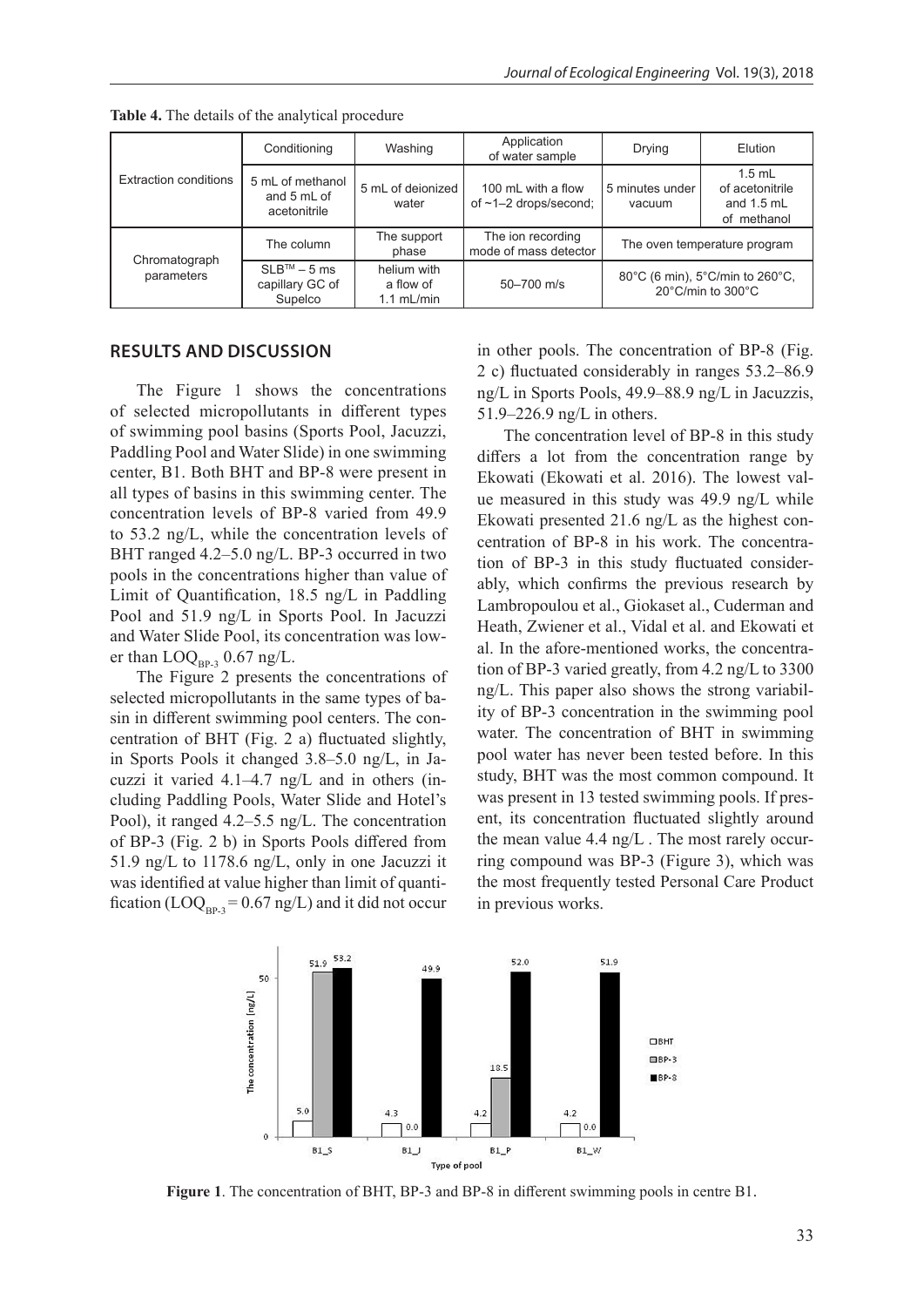

**Figure 2.** The concentration of selected PCPs in the same types of swimming pools in different swimming centres a) BHT, b) BP-3 c) BP-8



**Figure 3.** Occurrence of selected PCPs compounds in tested swimming pools

The Figure 4 shows frequency of appearance the different micropollutants from PCPs group in swimming pools categorized by the type of pool: Sports and Recreational (including Jacuzzi, Paddling Pool, Water Slide and Hotel's Pool).

## **CONCLUSIONS**

It was demonstrated that the concentration level of micropollutants present in swimming pool depends on the kind of compound and the type of both swimming pool basin and the swimming pool center. Usually, the concentrations of each compound in different pool basins within a

single swimming pool centre were similar. The concentrations of UV filters vary a lot in different swimming pool centers, while the concentration of antioxidant fluctuated slightly around the mean value.

The frequency of occurrence of the different micropollutants from PCPs group was higher in the recreational pools than in the sports pool. No impact of basic water quality parameters on the levels of tested pharmaceuticals has been proven in this research.

It was also concluded that the applied water treatment technology may affect the presence of the Personal Care Products in the swimming pool water. In this study, neither the type of filtra-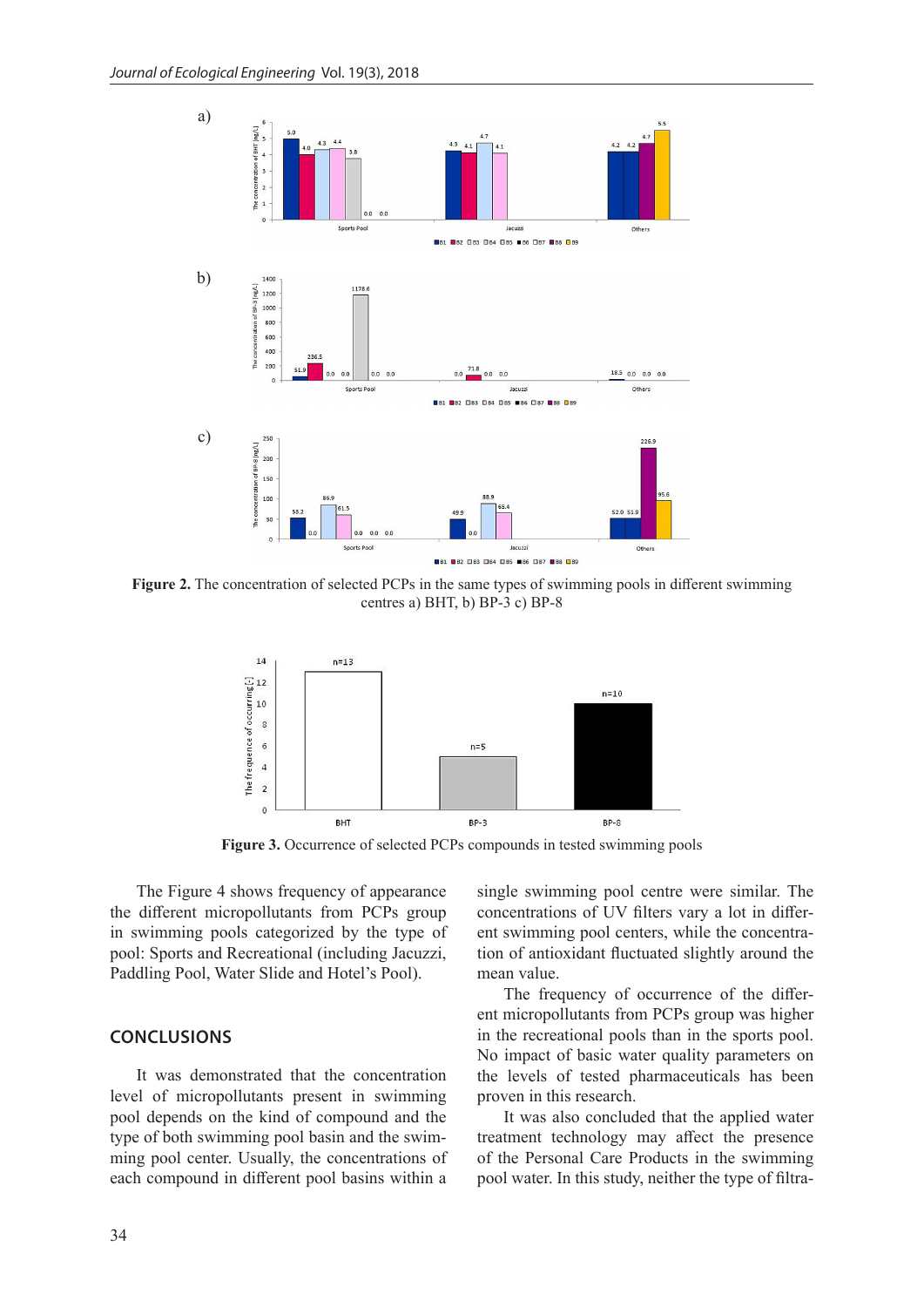

**Figure 4.** The frequency of occurrence the different micropollutants from PCPs group

tion bed layer nor the disinfection support technology, were analyzed. However, the high variability of concentrations of the tested PCPs suggests that some processes in pool water treatment installations may cause the decomposition or transformation of some compounds. This is particularly indicated by the absence of the tested micropollutants in pools B6 and B7.

### **Acknowledgements**

This material is based on work supported by the Research Funds For Young Researchers awarded to the Institute of Water and Wastewater Engineering of the Silesian University of Technology (No. BKM/554/RIE-4/2017), it was also partially financed both from the resources allocated by the Ministry of Science and Higher Education in Poland (No. BK/231/RIE-4/2017) and from the funds granted by the Dean of the Faculty of Environmental Engineering and Energy of the Silesian University of Technology for the activity of the Student Scientific Club "Membrane Techniques" in the academic year 2017/2018.

## **REFERENCES**

- 1. Bledzka D., Gromadzinska J., Wasowicz W. 2014. Parabens. From environmental studies to human health. Environment International, 67, 27–42.
- 2. Bojnarowicz H., Bartnikowska N. 2014. Sunscreen cosmetics. Part I. UV filters and their properties (in Polish). Problemy Higieny i Epidemiologii, 95(3), 596–601.
- 3. Boyd G.R., Reemtsma H., Grimm D.A., Mitra S. 2003. Pharmaceuticals and personal care products (PPCPs) in surface and treated waters of Louisiana, USA and Ontario, Canada. Science of The Total Environment, 311(1–3), 135–149.
- 4. Caliman F.A, Gavrilescu M. 2009. Pharmaceuticals, personal care products and endocrine disrupting agents in the environment – a review. CLEAN–

Soil, Air, Water, 37(4–5), 277–303.

- 5. Cizmas L., Sharma V.K., Gray C.M., McDonal T.J. 2015. Pharmaceuticals and personal care products in waters: occurrence, toxicity, and risk. Environmental Chemistry Letters, 13(4), 381–394.
- 6. Cuderman P., Heath E. 2007. Determination of UV filters and antimicrobial agents in environmental water samples. Analytical and Bioanalytical Chemistry 387, 1343–1350.
- 7. Díaz-Cruz M.S., Barceló D. 2009. Chemical analysis and ecotoxicological effects of organic UV absorbing compounds in aquatic ecosystems. TrAC Trends in Analytical Chemistry, 28(6), 708–717.
- 8. Ebele A.J., Abdallah M.A.E., Harrad S. 2017. Pharmaceuticals and personal care products (PPCPs) in the freshwater aquatic environment. Emerging Contaminants, 3, 1–16.
- 9. Ekowati Y., Buttiglieri G., Ferrero G., Valle-Sistac J., Diaz-Cruz M.S., Barceló D., Petrovic M., Villagrasa M., Kennedy M.D., Rodríguez-Roda I. 2016. Occurrence of pharmaceuticals and UV filters in swimming pools and spas. Environmental Science and Pollution Research International, 23, 14431–14441.
- 10. Giokas D.L., Sakkas V.A., Albanis T.A. 2004. Determination of residues of UV filters in natural waters by solid-phase extraction coupled to liquid chromatography–photodiode array detection and gas chromatography–mass spectrometry. Journal of Chromatography A, 1026, 289–293.
- 11. Giokas D.L., Sakkas V.A., Albanis T.A., Lampropoulou D.A. 2005. Determination of UV filter residues in bathing waters by liquid chromatography UV-diode array and gas chromatography–mass spectrometry after micelle mediated extractionsolvent back extraction. Journal of Chromatography A, 1077(1), 19–27.
- 12. Giokas D. L., Salvador A., Chisvert A. 2007. UV filters: From sunscreens to human body and the environment. TrAC Trends in Analytical Chemistry, 26(5), 360–374.
- 13. Golden R., Gandy J., Vollmer G. (2005) A review of the endocrine activity of parabens and implications for potential risks to human health. CRC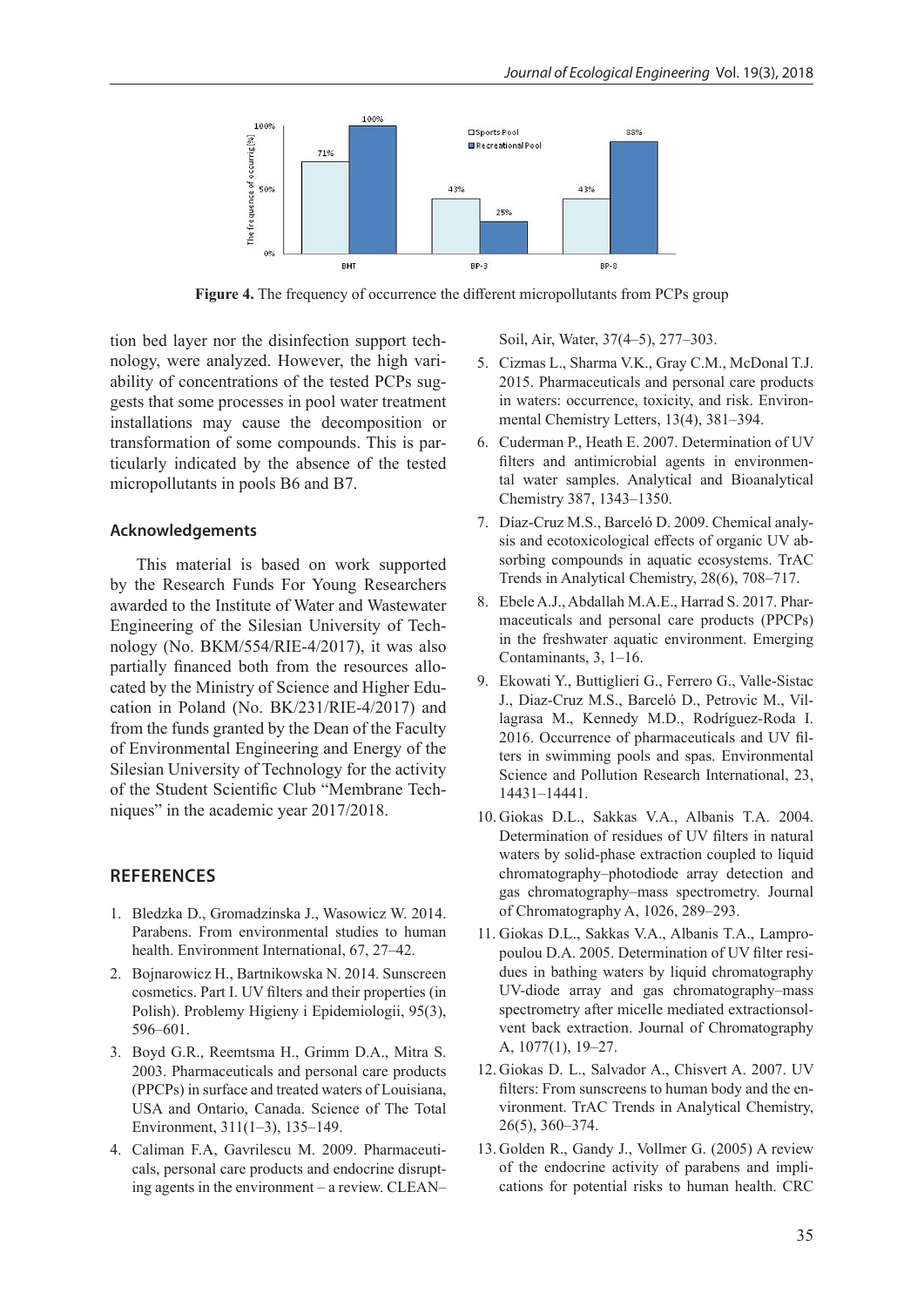Critical Reviews in Toxicology, 35(5), 435–458.

- 14. Kunz P.Y., Fent K. 2006. Multiple hormonal activities of UV filters and comparison of in vivo and in vitro estrogenic activity of ethyl-4-aminobenzoate in fish. Aquatic Toxicology, 79(4), 305–324.
- 15. Kunz P.Y., Galicia H.F., Fent K. 2006. Comparison of in vitro and in vivo estrogenic activity of UV filters in fish. Toxicological Sciences, 90(2), 349–361.
- 16. Lambropoulou D.A., Giokas D.L., Sakkas V.A., Albanis T.A., Karayannis M.I. 2002. Gas chromatographic determination of 2-hydroxy-4-methoxybenzophenone and octyldimethyl-p-aminobenzoic acid sunscreen agents in swimming pool and bathing waters by solidphase microextraction. Journal of Chromatography A, 967, 243–253.
- 17. Lempart A., Kudlek E., Dudziak M. 2017. The occurrence of micropollutants from PPCPs macro group in swimming pool water. Central European Conference ECOpole'17, 4–7 October, 2017. Abstracts, 25
- 18. Lempart A. Kudlek E. Dudziak M. 2018. Determination of micropollutants in water samples from swimming pool systems. Proceedings 2, 177.
- 19. Li W., Shi Y. Gao L., Liu1 J., & Cai Y. 2015. Occurrence and human exposure of parabens and their chlorinated derivatives in swimming pools. Environmental Science and Pollution Research International, 22, 17987–17997.
- 20. Lopez-Darias J., Pino V., Meng Y., Anderson J.L., Afonso A.M., 2010. Utilization of a benzyl functionalized polymeric ionic liquid for the sensitive determination of polycyclic aromatic hydrocarbons, parabens and alkylphenols in waters using solid-phase microextraction coupled to gas chromatography-flame ionization detection. Journal of Chromatography A, 1217, 7189–7197.
- 21. Lowe N.J. 2006. An overview of ultraviolet radiation, sunscreens, and photo-induced dermatoses. Dermatologic Clinics, 24, 9–17.
- 22. Ma R., Cotton B., Lichtensteiger W., Schlumpf M. 2003. UV filters with antagonistic action at androgen receptors in the MDA-kb2 cell transcriptionalactivation assay. Toxicological Sciences, 74(1), 43–50.
- 23. Meeker J.D., Yang T., Ye X.Y., Calafat A.M., Hauser R. 2011. Urinary concentrations of parabens and serum hormone levels, semen quality parameters, and sperm DNA damage. Environmental Health Perspectives, 119, 252–257.
- 24. Morohoshi K., Yamamoto H., Kamata R., Shiraishi F., Koda T., Morita M. 2005. Estrogenic activity of 37 components of commercial sunscreen lotions evaluated by in vitro assays. Toxicology in Vitro, 19(4) 457–469.
- 25. Nakajima M., Kawakami T., Niino T., Takahashi Y., Onodera S. 2009. Aquatic fate of sunscreen agents octyl-4-methoxycinnamate and octyl-4- dimethylaminobenzoate in model swimming pools and the mutagenic assays of their chlorination byproducts. Journal of Health Science, 55(3), 363–372.
- 26. Negreira N., Canosa P., Rodríguez I., Ramil M., Rubi E., Cela R. 2008. Study of some UV filters stability in chlorinated water and identification of halogenated byproducts by gas chromatographymass spectrometry. Journal of Chromatography A, 1178(1–2), 206–214.
- 27. Piao C., Chen L., Wang Y. 2014. A review of the extraction and chromatographic determination methods for the analysis of parabens. Journal of Chromatography B, 969, 139–148.
- 28. Regueiro J., Becerril E., Garcia-Jares C., Llompart M. 2009a. Trace analysis of parabens, triclosan and related chlorophenols in water by headspace solid-phase microextraction with in situ derivatization and gas chromatography-tandem mass spectrometry. Journal of Chromatography A, 1216, 4693–4702.
- 29. Rodil R., Moeder M., Altenburger R., Schmitt-Jansen M. 2009. Photostability and phytotoxicity of selected sunscreen agents and their degradation mixtures in water. Analytical and Bioanalytical Chemistry, 395 (5), 1513–1524.
- 30. Sakkas V., Giokas D., Lambropoulou D., Albanis T. 2003. Aqueous photolysis of the sunscreen agent octyl-dimethyl-p-aminobenzoic acid: Formation of disinfection byproducts in chlorinated swimming pool water. Journal of Chromatography A, 1016(2), 211–222.
- 31. Savage J.H., Matsui E.C., Wood R.A., Keet C.A. 2012. Urinary levels of triclosan and parabens are associated with aeroallergen and food sensitization. Journal of Allergy and Clinical Immunology, 130, 453–460.
- 32. Schlumpf M., Cotton B., Conscience M., Haller V., Steinmann B., Lichtensteiger W. 2001. In vitro and in vivo estrogenicity of UV screens. Environmental Health Perspectives, 109(3), 239–244.
- 33. Serpone N., Salinaro A., Emeline A.V., Horikoshi S., Hidaka H, Zhao J. 2002. An in vitro systematic spectroscopic examination of the photostabilities of a random set of commercial sunscreen lotions and their chemical UVB/UVA active agents. Photochemical & Photobiological Sciences, 1 (12), 970–981.
- 34. Snyder S.A., Westerhoff P., Yoon Y., Sedlak D.L. 2004. Pharmaceuticals, Personal Care Products, and Endocrine Disruptors in Water: Implications for the Water Industry. Environmental Engineering Science, 20(5), 449–469.
- 35. Suppes L., Huang C.H., Lee W.N., Brockman K.J. 2017. Sources of pharmaceuticals and personal